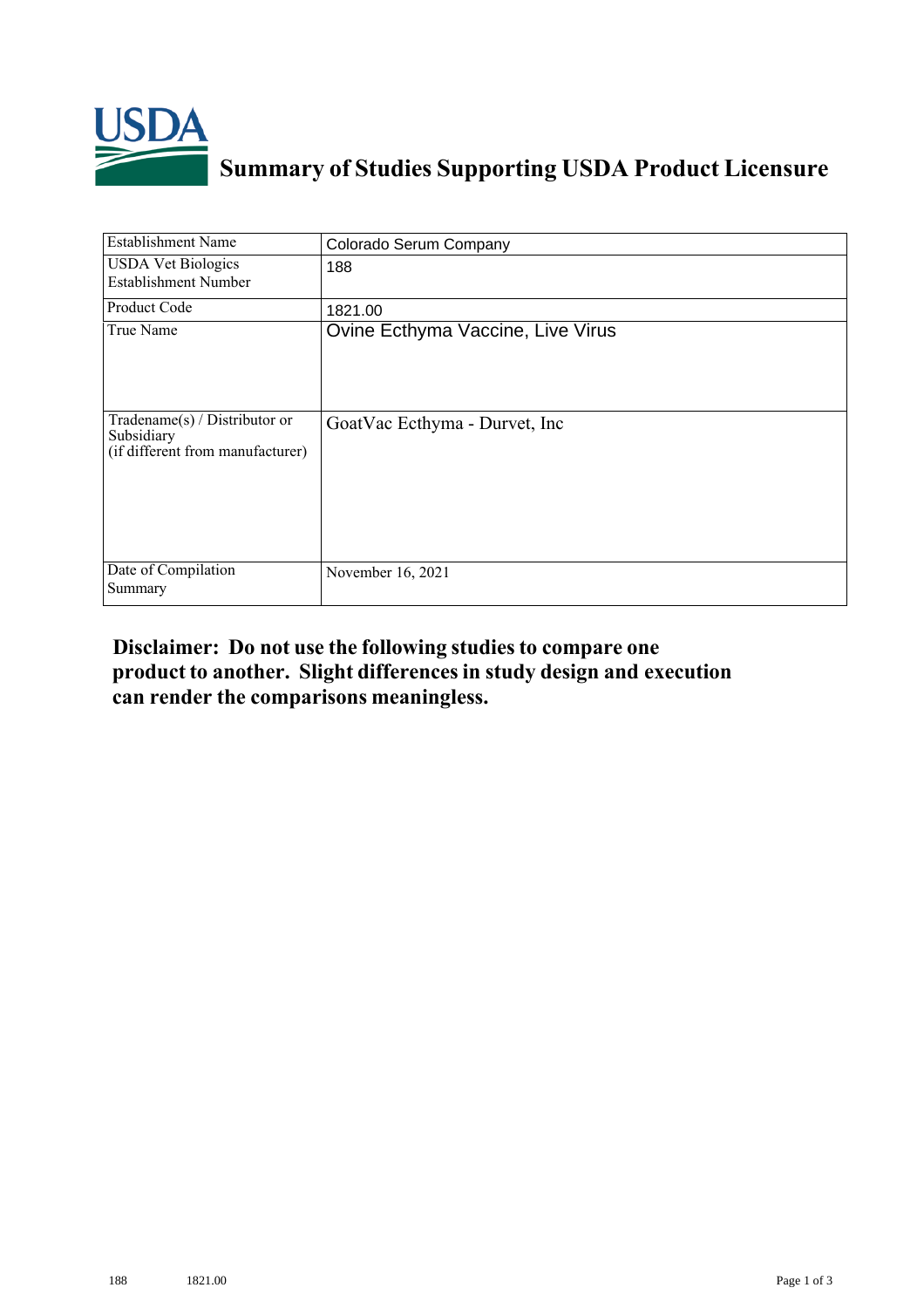| <b>Study Type</b>              | Efficacy                                                          |
|--------------------------------|-------------------------------------------------------------------|
| <b>Pertaining to</b>           | Ovine Ecthyma Virus                                               |
| <b>Study Purpose</b>           | To demonstrate efficacy against Sore Mouth Disease caused by      |
|                                | Ovine Ecthyma Virus.                                              |
| <b>Product Administration</b>  |                                                                   |
| <b>Study Animals</b>           | Sheep and Goats                                                   |
| <b>Challenge Description</b>   |                                                                   |
| <b>Interval observed after</b> |                                                                   |
| challenge                      |                                                                   |
| <b>Results</b>                 | Study data were evaluated by USDA-APHIS prior to product          |
|                                | licensure and met regulatory standards for acceptance at the time |
|                                | of submission. No data are published because this study was       |
|                                | submitted to USDA-APHIS prior to January 1, 2007, and APHIS       |
|                                | only requires publication of data submitted after that date.      |
| <b>USDA Approval Date</b>      | August 10, 1976                                                   |